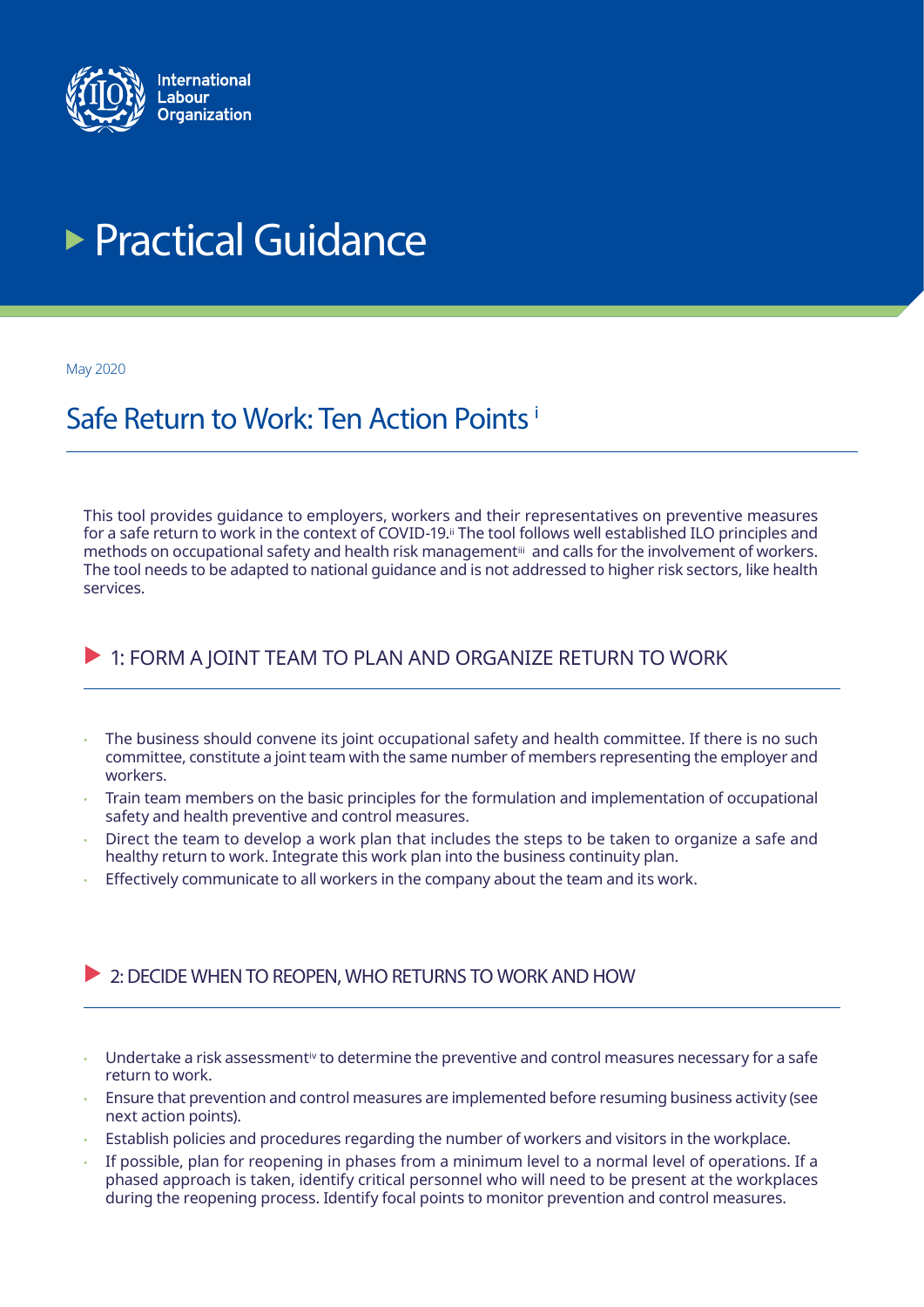#### **3: ADOPT ENGINEERING, ORGANIZATIONAL AND ADMINISTRATIVE MEASURES**

• Implement a hierarchy-of-controls strategy that prioritizes engineering, organizational and administrative controls to prevent disease transmission.

#### Avoid physical interaction

- Promote, as far as possible, remote work and telework.
- Ensure physical distancing of at least 2 meters at all times and in all work-related situations.
- Install physical barriers or screens to ensure physical separation between workers who share a space in the workplace, as well as between workers and third parties such as customers, suppliers, and users.
- Determine and signal the maximum capacity of the workplace and its different areas (meeting rooms, offices, workshops, dining rooms, elevators, bathrooms, changing rooms and other common spaces) in order to ensure at least minimum physical distancing.

#### Ventilation

- Ventilate the workplace daily, preferably with natural ventilation by opening the windows. In case of work shifts, repeat the natural ventilation between each shift.
- In case of mechanical ventilation, maintain recirculation with outdoor air. Avoid the use of individual fans.
- Ensure proper maintenance/installation of heating, ventilation and air conditioning systems.

#### Avoid concentration of workers

- In case of use of collective transport, organize on a temporary basis, as far as possible, companyspecific mobility options (such as buses chartered by the company) in which a minimum separation of 2 meters between persons is ensured.
- Provide staggered or flexible arrival and departure times to avoid the use of mass transport at peak hours and crowding at entrances and exits.
- Adopt work rotation measures, including alternating working days, to avoid large groups of workers. In case of work shifts, provide a gap between the arrival of one shift and the departure of another.
- Limit the capacity of common areas such as dining rooms, snack bars, and rest and changing rooms to allow the minimum separation of 2 meters.
- Organize one-way systems.
- During the restart of activities avoid external visits, and re-evaluate this measure continuously.
- Temporarily restrict meal preparation services, privileging packaged options.

#### Training and information

- Provide workers with all necessary information about the process and measures taken before reopening the workplace, and after reopening.
- According to national law, inform staff of their right to remove themselves from any situation which they have reasonable justification to believe presents an imminent and serious danger to their life or health, and the need to immediately inform their direct supervisor.
- Arrange signage or other graphic material in visible places of the workplace with the preventive measures to be taken against COVID-19.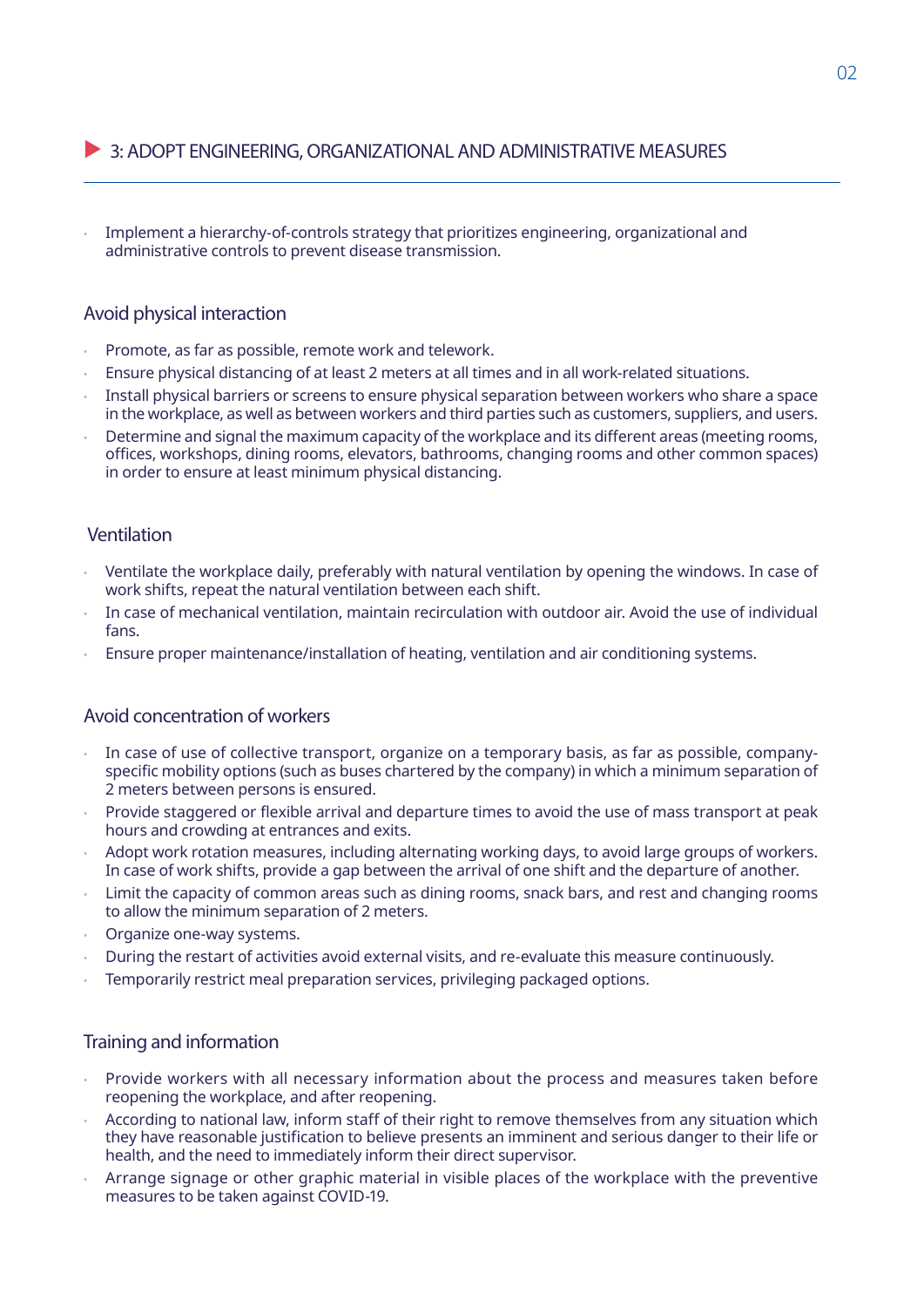#### $\blacktriangleright$  4: REGULARLY CLEAN AND DISINFECT 1

- Thoroughly clean and disinfect the premises before reopening.
- Prioritize the use of electrostatic spray surface cleaning and use chemicals approved by national authorities.
- Increase the frequency of cleaning and disinfection, in particular heavily trafficked areas. Increase trash collection and keep machines and surfaces clean and disinfected.
- Increase cleaning and disinfection measures in common areas.
- Promote "I keep my workstation clean and tidy" commitment among workers and encourage frequent sanitation breaks.
- Discourage the sharing of items such as office supplies and tableware.
- Ensure cleaning and disinfection procedures for goods/supplies/mail/packages received.
- Make cleaning schedules and checks visible to all workers/clients.
- Implement procedures to communicate and address issues related to cleaning and disinfection of premises.

#### $\triangleright$  5: PROMOTE PERSONAL HIGYENE

- Provide workers with the conditions and means necessary for frequent hand washing with soap and water for at least 40 seconds or with a disinfectant gel with a minimum of 60% alcohol (alcohol gel 60%) for at least 20 seconds. Prioritize the use of liquid soap dispensers instead of soap tablets. Install signage for proper handwashing.
- Install handwashing facilities or alcohol gel 60% at the entrance and across the workplace/premises. If possible, install alcohol-based hand sanitizer stations.
- Prioritize the use of paper towels instead of fabric towels or electric airjet drying devices.
- Inform workers of the need to avoid physical contact when greeting, and avoid touching eyes, nose and mouth without having previously performed hand hygiene and disinfection.
- Inform workers of the need to cover the mouth and nose with a disposable handkerchief when coughing or sneezing, or, if possible, with the inner face of the forearm/elbow, removing the handkerchief immediately and then washing the hands with soap and water or with an alcohol-based disinfectant.
- Inform workers to avoid sharing food, drinks, kitchen and personal toilet items.
- Restrict or reduce the use of cash by privileging other means of payment.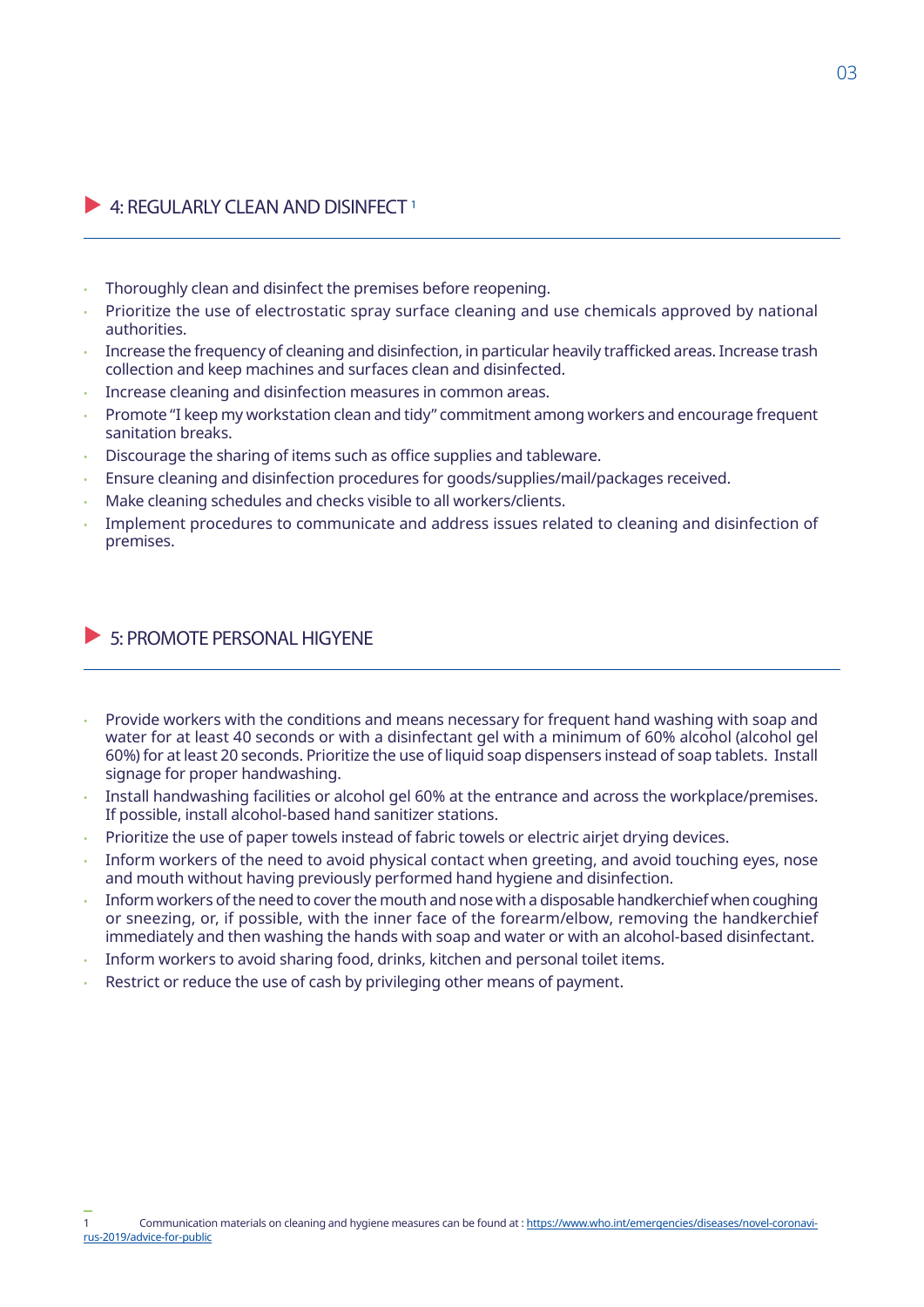#### G: PROVIDE PERSONAL PROTECTIVE EQUIPMENT (PPE) AND INFORM WORKERS OF ITS CORRECT USE

- Identify appropriate PPE related to the tasks and health and safety risks faced by workers according to the results of risk assessment and the level of risk, and provide it to workers free of charge and in sufficient number, along with instructions, procedures, training and supervision.
- Maintain, clean, disinfect and store PPE according to instructions.

### $\triangleright$  7: HEALTH SURVEILLANCE

- Monitor the health status of workers, develop protocols for cases of suspected and confirmed contagion, and provide for the protection of medical and private data, in accordance with national law and guidance.
- Define protocols to stay at home for workers with symptoms or confirmation of contagion.
- Identify workers who have had close contact with people infected with COVID-19 and direct them to follow the instructions of the medical service or their health care professional and health authorities.
- Communicate confirmed cases of COVID-19 infection to the appropriate authorities.

#### $\triangleright$  8: CONSIDER OTHER HAZARDS, INCLUDING PSYCHOSOCIAL

- Regularly communicate to the workforce the changes made at the workplace due to COVID-19 and how the situation is evolving.
- Make psychological counselling services available to workers in case of need.
- Encourage health promotion and wellbeing in the workplace through enough rest, balance of physical and mental activity and adequate work-life balance.
- Promote the right to disconnect for remote workers and teleworkers.
- Provide information about ergonomic risks, particularly during remote work and in workstations adapted to COVID-19.
- Implement prevention and control measures for the use and storage of chemicals, particularly those used for disinfection during COVID-19.
- Ensure the operation of safety-critical systems and personnel (maintenance, first aid, emergency services, etc.)
- Promote a safe and healthy working environment free from violence and harassment.